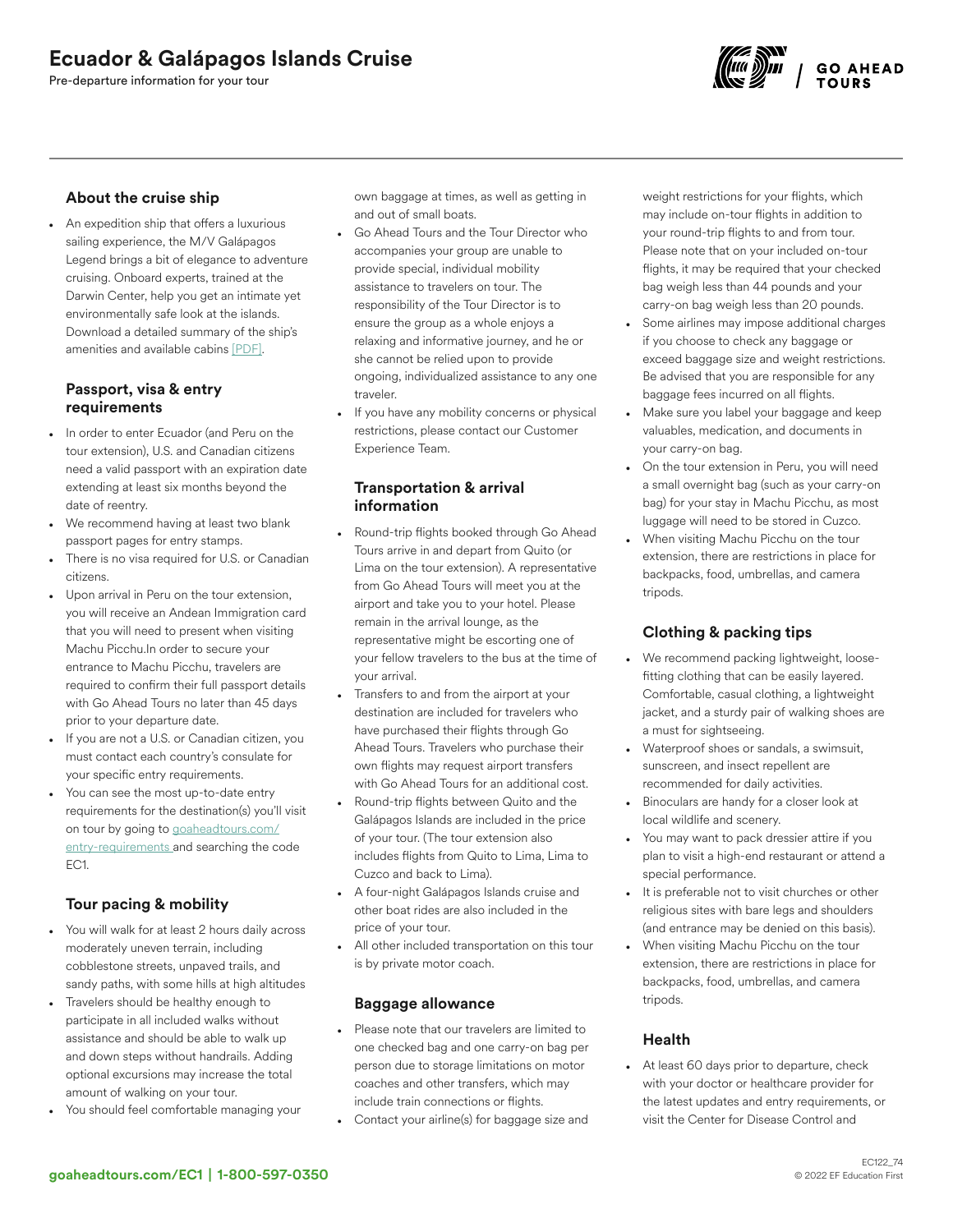# Ecuador & Galápagos Islands Cruise

Pre-departure information for your tour



Prevention website at [cdc.gov](https://www.cdc.gov/).

- Please be aware that you will be traveling at altitudes as high as 10,000 feet above sea level. These high altitudes can sometimes cause difficulties for travelers who have heart problems or respiratory ailments. If you suffer from any of these conditions, please speak to your healthcare provider regarding any potential health risks.
- Even healthy travelers may sometimes experience altitude sickness, a temporary condition featuring symptoms of headache, fatigue, nausea, and light-headedness. Until your body acclimates to the higher altitudes, we suggest that you stay hydrated and limit your intake of caffeine and alcohol.
- There are inherent risks associated with water activities, particularly for those with preexisting medical conditions. Discuss your planned activities with your doctor or healthcare provider for the best advice on participation.
- Seasickness while on board the cruise ship is uncommon, but medication will be available if needed. If you are particularly prone to seasickness you may want to bring your own medication and take it at least 24 hours before the cruise starts.
- Take proper care with sun exposure, as the sun can be especially strong in some of the regions on this tour.
- Drink bottled water only. Refrain from ingesting tap water, including when brushing your teeth. Ice on board the cruise ship is made with purified water.
- Avoid eating fresh fruits and vegetables unless they're cooked or washed in clean water and peeled.
- If you have medication that you take daily, be sure you have enough for each day of the tour and any possible delays encountered.
- If you have dietary restrictions and/or food allergies please notify Go Ahead Tours at least 30 days prior to your departure by logging in to your account and updating your traveler info. To update this information closer to your departure date, please call our Customer Experience Team.
- You can see the most up-to-date entry requirements for the destination(s) you'll visit on tour by going to [goaheadtours.com/](/entry-requirements?tourCode=EC1) [entry-requirements](/entry-requirements?tourCode=EC1) and searching the code

### EC1.

#### Cuisine

- Ecuadorian cuisine is diverse, reflecting the availability of ingredients across the country. At higher elevations, meat-based dishes are more popular, while along the coast you'll find seafood in abundance. Traditionally, meals are served with soup and rice, and many feature starches like potatoes and yucca root. Bananas and plantains are also a major Ecuadorian export, appearing in many recipes. You might try *patacones*, a fritter made with mashed plantains, which is a popular Ecuadorean side.
- On the tour extension, Peruvian cuisine reflects both the country's indigenous cultures as well as European colonial and Pacific Rim influences. Staples include grains such as quinoa, maize, and rice, as well as beans, potatoes, and meat. Ceviche, traditionally raw sea bass marinated with lime and chilies, is a national dish. Adventurous eaters may want to try *cuy*, or roasted guinea pig that's cooked over an open fire. You can also raise a toast with Peru's famous pisco, the delicious (and sour) white-grape brandy.

# Electricity & air conditioning

- Ecuador operates on 120 volts and uses Types A or B plugs with two flat pins or two flat pins and one round pin, respectively.
- The cruise ship operates on 110/220 volts. Both European and American outlets are available on the vessel. The frequency is 50 Hz.
- On the tour extension, Peru operates on 220 volts and uses Types A or C plugs with two flat pins or two round pins, respectively.
- We recommend packing a universal adapter, as well as a voltage converter if you plan on using your own hairdryer or other device without a built-in converter.
- The strength of the air conditioning in some hotels in this region may not be as strong or as cool as what you might be used to in the U.S. or Canada. When air conditioning is available, it is usually regulated seasonally and controlled centrally by the hotel.
- Your hotels may provide hairdryers, irons,

and other small appliances. However, these amenities cannot be guaranteed.

# **Connectivity**

- Wi-Fi is available in most hotels, though some charges may apply. In more remote locations, internet access may be limited and is not guaranteed.
- Wi-Fi connection is accessible when anchoring in main ports. Satellite phone service is offered while at sea.
- There is no Wi-Fi on any of the motor coaches
- Please contact your mobile service provider for information on roaming charges.

### Time zones

- Mainland Ecuador (and Peru on the tour extension) is five hours behind Greenwich Mean Time (GMT), the same as Eastern Time (ET). Ecuador and Peru do not observe Daylight Saving Time.
- The Galápagos Islands are six hours behind GMT, but your cruise ship will operate on Ecuador's mainland time.
- From November through March, when it's noon in New York City, it's noon in Ecuador and Lima on the tour extension. From April through October, when it's noon in New York City, it's 11am in Ecuador and 11am in Lima.

# **Currency**

- You will use the U.S. dollar in Ecuador (plus the Peruvian sol in Peru on the tour extension).
- Please note that U.S. bills in denominations higher than \$20 may not be accepted in some areas of Ecuador.
- Better rates of exchange are usually available overseas, although it's worth ordering some currency from your local bank to use when you first arrive.
- We strongly advise that you take debit/bank cards and credit cards, which can be used to withdraw cash at local banks as needed.
- You can use most debit/credit cards at ATMs on the international networks Cirrus and Plus, but make sure to check with your home bank about withdrawal fees.
- Inform your bank and credit card company